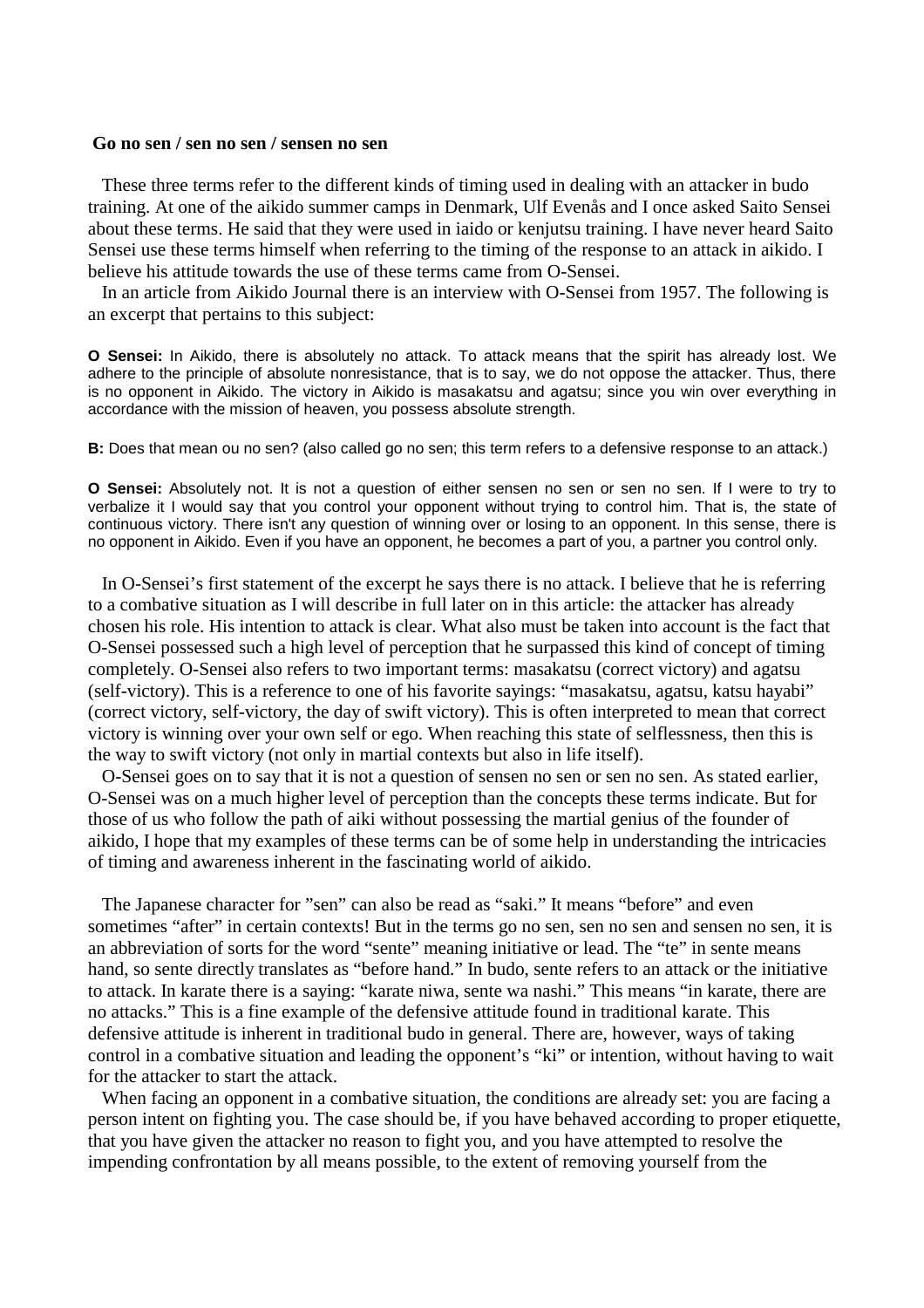presence of the attacker. When all else fails, then it is time to defend yourself. This is the presupposed basis of the situation that we are in when we face our opponent during budo practice. Therefore it is morally justifiable to, if necessary, use a technique that draws forth an attack from your opponent, hereby creating a possibility to counter the opponent's attack: sensen no sen.

 To start from the beginning, let us look at go no sen. Go means "after." Go no sen is the timing that is often used in budo when responding to an attack. In aikido, an example would be stepping to the inside of the line of attack, parrying the attacking hand and executing shihonage when defending against yokomen uchi. In aiki-ken it could be exemplified by migi awase, with uke tachi stepping off the line of attack to the right and counterstriking with shomen uchi. In migi awase, we move in harmony with the attacker, but it is the attacker that is taking the initiative in the attack and we are mirroring his or her movements.

Sen no sen means before the attack. Sometimes this timing is also called mae no sen, mae also meaning before. Sen no sen implies that, for example in weapons practice, uke is aware of uchi's intention of attacking and right at the time when uchi is starting to attack, steps in and stops the attack. This could be exemplified in aiki-ken by the movement in which uke tachi steps directly in with tsuki at the moment when uchi tachi lifts his sword up to strike shomen uchi. This movement can be seen beautifully executed by O-Sensei in many of the old films. In aiki-jo, the movement in kumi jo number eight is a good example of sen no sen: uchi is standing in tsuki no kamae, as is uke. Uchi does hayagaeshi, intending to attack with yokomen uchi. As uchi steps forward while lifting the jo up and around in jodan gaeshi uchi, uke slide-steps straight in under uchi's jo, thrusting directly forward at uchi. In tai jutsu, the outward parry used against yokomen uchi is a good example of sen no sen: as uke lifts his hand up over his head and starts to swing his handblade forward in yokomen uchi, nage slide-steps forward to the outside and stops uke's hand before it gains too much momentum.

Sensen no sen is an even more refined concept in regards to timing. The term consists of a repetition of the term sen. So this refers to the timing before sen no sen. It is the case of initiating a movement intended to lead the attacker's spirit as well as to draw forth an actual attack, in order to utilize this attack for a defensive technique. Saito Sensei often said: "aite no ki wo yobidasu," to call out the ki of your opponent. Some people may think that this goes against the attitude of never attacking in aikido. In this case, one must recognize the training situation, as well as an actual selfdefense situation, for what it is: all attempts to defuse the conflict have been tried to no avail, and therefore we are faced with an impending attack from our opponent. The opponent has already decided to attack, the intention is there, and the actual physical attack is impending. In this case, we are not attacking an innocent individual, we are responding to a situation that is clearly a threat to our safety. It is therefore morally justifiable to call out the attack of your opponent. You are making him commit the attack that he already has intended to execute, but you are controlling the circumstances of the situation by leading him.

A good example of sensen no sen in tai jutsu is shomen-uchi. Saito Sensei often referred to O-Sensei's book, entitled "Budo," in the case of performing correct shomen-uchi. O-Sensei clearly stated that nage should initiate the movement by striking toward uke's face with the handblade, bringing the hand from the starting position at about waist-height and upward towards uke's face. Uke blocks this movement, hereby enabling nage to utilize uke's blocking arm for a given technique. This movement has all but disappeared from most aikido schools. I believe this is due to a misunderstanding of the principle of sensen no sen; the belief that nage's initiating movement would be considered an attack, thereby going against the defensive principles of aikido. The lack of understanding of this point has resulted, in many aikido schools, with uke attacking with a downward-moving shomen-uchi, and nage blocking this attack. This results in the breaking of an important basic principle of aikido: never to go directly against the force of your opponent's attack